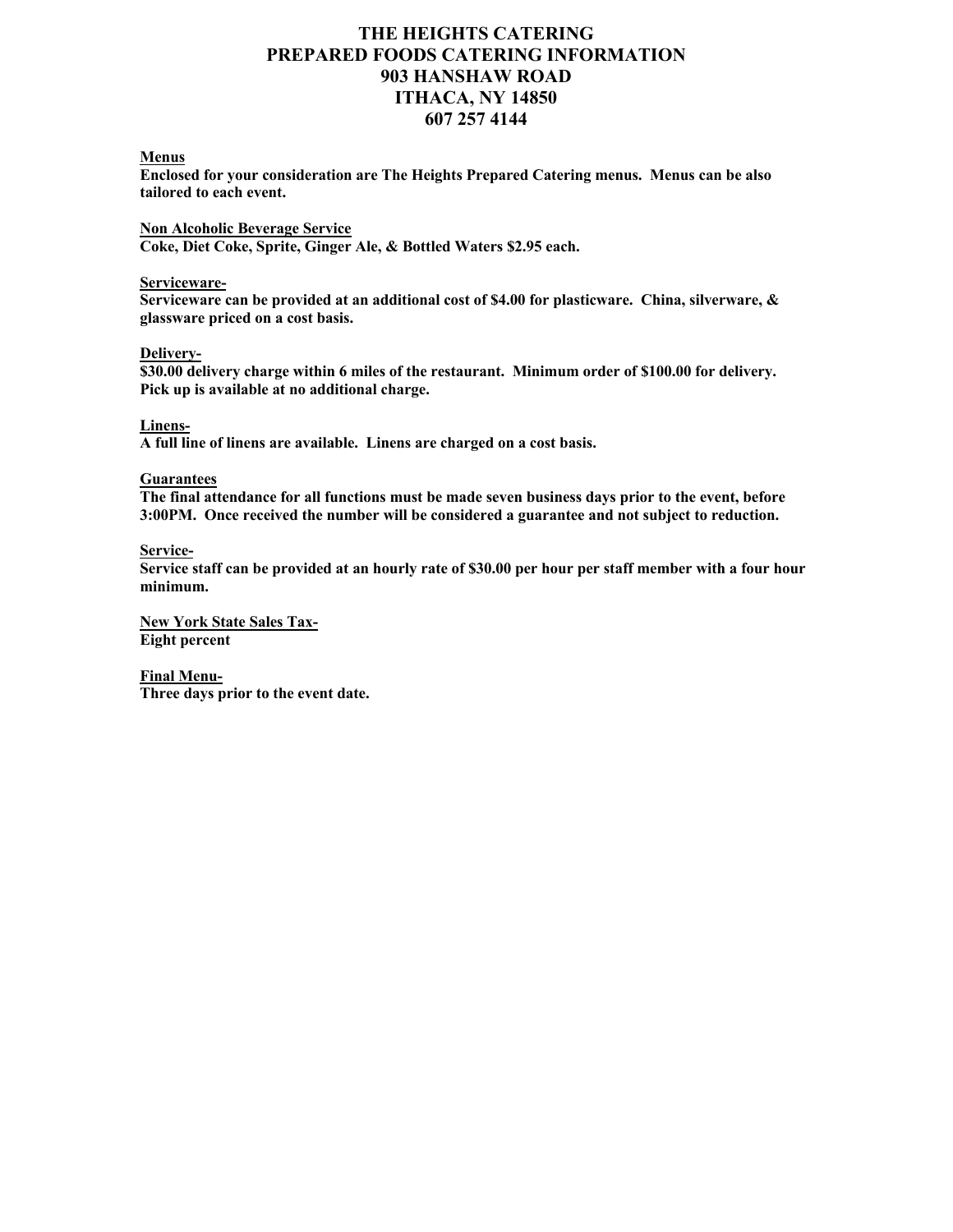## **THE HEIGHTS CATERING PREPARED FOODS CATERING INFORMATION**

**Mezze**

**Sliced Smoked Salmon Platter Capers, Red Onion, & Lemon (1 Side of Salmon Serves Approx. 25 Guests) \$225.00 - Hummus with Grilled Pita Bread (5 Guest Minimum)**

> **\$3.50 pp -**

**Marinated Feta Cheese Kalamatta Olive Crostini Almon Pesto, Berries & Grapes (10 Guest Minimum) \$12.00 pp**

> **Roasetd Beets & Goat Cheese (10 Guests Minimum \$10.00 pp -**

**-**

**Medditerranean Platter Roasted Peppers, Melon, Prosciutto, Gorgonzola Cheese, Hummus, Olives & Crostini (10 Guest Minimum) \$15.00 pp -**

> **Jumbo Shrimp Cocktail Citrus Cocktail Sauce \$4.00 per shrimp**

> > **-**

**Flatbread with Pesto & Grilled Chicken (6 Slices to a flatbread) \$12.00 per flatbread**

> **Burrata & Wild Greens Truffle, E.V.O., & Balsamic \$15.00 each piece**

**-**

# **SALADS**

**Caesar Salad With Kalamatta Olive Croutons & Parmesan Cheese (10 Guest Minimum) \$10.00 ppp**

**- The Wedge Iceberg, Bacon, Tomato, Red Onion, Cucumber, & Bleu Cheese (10 Guest Minimum) \$10.00 pp -**

**Heirloom Tomato & Mozzarella With Local Arugula, Croutons, & Balsamic Vinaigrette (10 Guest Minimum) \$12.00 pp**

**-**

**Frisee & Watercress With Roasted Tomato, PineNuts, Red Onion, Fennel, & Braised Carrots Chanpagne Fine Herb Vinaigrette (10 Guest Minimum) \$10.00 pp**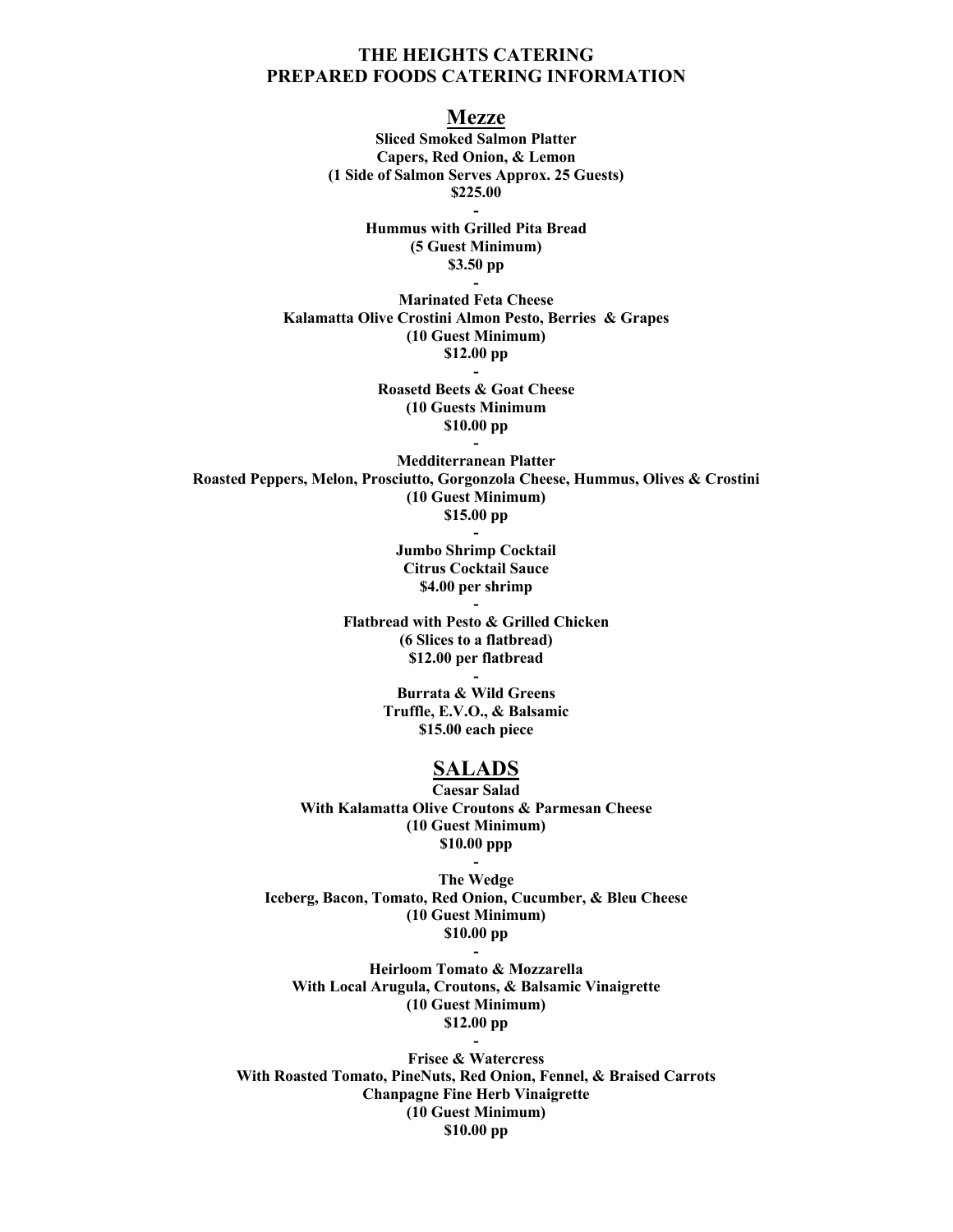# **THE HEIGHTS CATERING PREPARED FOODS CATERING INFORMATION ENTREES**

**Red Wine Braised Beef Short Ribs (10 Guest Minimum) \$28.00 pp**

**Roasted Duck Confit of Duck Leg, Grilled Breast, Sweet Potato, Barley & Citrus Glaze (8 Guest Minimum) \$36.00 per half**

**- Thai Chicken With Snow Peas, Broccoli, Almonds, Carrots, Red Pepper, Sticky Rice (5 Guest Minimum) \$24.00 pp -**

> **Braised Pork Shank Carrots, Beans & Tarragon Natural Sauce (5 Guest Minimum) \$28.00 pp**

**Chicken Cutlet Parmesan With Homemade Truffle Mozzarella & Basil Tomato Sauce (5 Guest Minimum) \$25.00 pp -**

**-**

**Sea Scallops & Shrimp Cauliflower, Radish, Sherry Gastrique & Eggplant (10 Guest Minimum) \$29.00**

**-**

**Slow Roasted Prime Rib of Beef With a Thyme Jus (Feeds Approx. 25 Guests) Please Inquire**

**Roasted Veal Medallions Coucous, Asparagus, Spinach & Aged Balsamic Sauce (10 Guest Minimum) \$35.00 pp**

**-**

**Atlantic Salmon Ginger Beet Crudo, Leek Confit, Hoisin Aioli & Thai Basil Glaze (5 Guest Minimum) \$25.00 pp**

**-**

**Char Grilled Beef Tenderloin With Dinner Rolls & Horseraddish Aioli (1pcs. Feeds Approx. 15 Guests) \$400.00**

**-**

**-**

**Chicken Marsala With Red Peppers, Kale, Onion, & Marsala Demi Glace (5 Guest Minimum) \$22.00**

**Greek Style Rack of Lamb With Lemon & Olive Oil 2 Rack Minimum / 8 Chops per rack \$85.00 per rack**

**-**

**Lasagna Marinara, Basil, & Mozzrella Cheese ½ Pan /\$55.00**

**-**